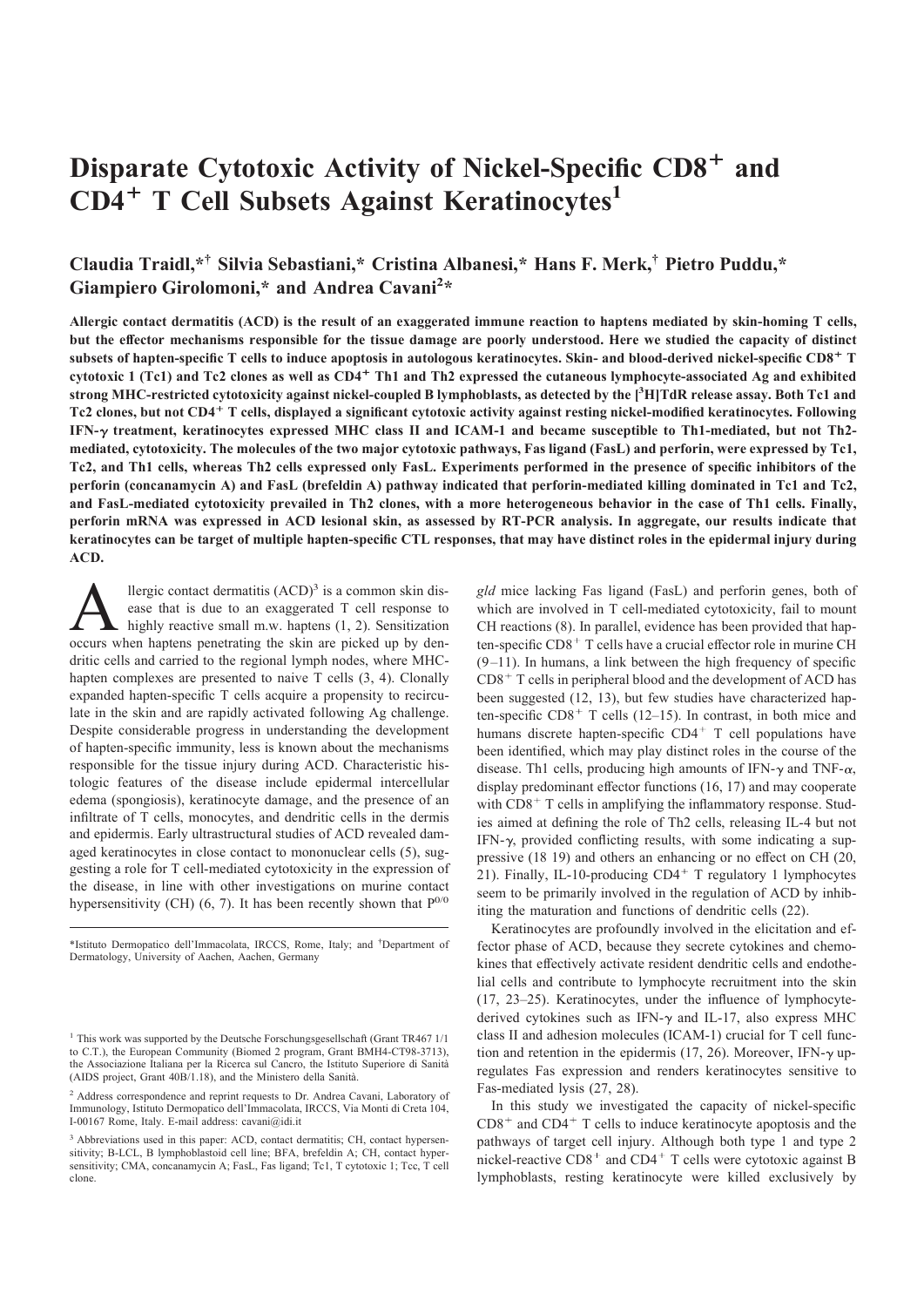$CD8<sup>+</sup>$  T lymphocytes. IFN- $\gamma$  treatment rendered keratinocytes susceptible to Th1, but not Th2, cytotoxicity. These results indicate that T cell killing of keratinocytes can have an important role in mediating the epidermal damage during ACD and emphasize the role of  $CD8<sup>+</sup>$  T cells in the expression of the disease.

# Materials and Methods

#### Patients

Patients  $(n = 3)$  included in the study had a history of eczematous dermatitis after contact with metals and a positive reaction to epicutaneous application of 5%  $Niso<sub>4</sub>$  in petrolatum on the back under occlusion. They had not taken any medication for at least 15 days before skin and blood donation. Patients were enrolled in the study after written informed consent, and the study was approved by the Istituto Dermopatico dell'Immacolata ethical committee.

# Abs and reagents

The mAbs anti-CD4 (SK1, IgG1) and anti-CD28 (Leu-28, IgG1) were purchased from Becton Dickinson (San Jose, CA). Anti-CD3 (UCHT-1, IgG1 azide free) mAb was obtained from Immunotech (Marseilles, France), and anti-MHC class I (W6/32, IgG1) from Dako (Glostrup, Denmark). The mAbs anti-CD8 (Leu 2a, IgG1), anti-HLA-DR (G46-6, IgG1), anti-CD54 (HA58, IgG1), anti-Bcl-2 (4D7, IgG1), anti-perforin ( $\delta$ G9, IgG2b), anti-Fas (ZB4, IgG1), anti-FasL (NOK-1, IgG1), and anticutaneous lymphocyte-associated Ag (CLA; HECA-452, rat IgM) were purchased from PharMingen (San Diego, CA). Control unconjugated mouse IgG1 and IgG2b were obtained from Becton Dickinson, and rat IgM from PharMingen (San Diego, CA). The FITC-conjugated goat anti-mouse Ig and anti-rat IgM were purchased from Southern Biotechnology Associates (Birmingham, AL) and PharMingen, respectively. Recombinant human IFN- $\gamma$  and TNF- $\alpha$  were provided by Genzyme (Cambridge, MA). Concanamycin A (CMA) and brefeldin A (BFA) were purchased from Sigma-Aldrich (Milan, Italy).

# Nickel-specific T cell lines and clones

PBMC from nickel-allergic patients were separated by centrifugation over Ficoll-Hyperpaque (Lymphoprep, Nycomed-Pharma, Oslo, Norway) and left to adhere  $(6 \times 10^6 \text{ cells/ml})$  in petri dishes for 2 h at 37°C in RPMI 1640 supplemented with 2 mM glutamine, 1 mM sodium pyruvate, 1% nonessential amino acids,  $0.05$  mM 2-ME,  $100$  U/ml penicillin,  $100 \ \mu\text{g/ml}$ streptomycin (all from Life Technologies, Chagrin Falls, OH; complete RPMI), and 5% human serum. The nonadherent fraction was depleted of  $CD19<sup>2</sup>$ , HLA-DR<sup>+</sup>, and CD8<sup>+</sup> or CD4<sup>+</sup> cells by incubation with immunomagnetic beads coated with specific mAbs (Dynabeads M450, Dynal, Oslo, Norway) to obtain  $>95\%$  pure CD4<sup>+</sup> and CD8<sup>+</sup> T cells, respectively. For isolating T cells from lesional skin, biopsies from 48-h positive patch test reactions to NiSO<sub>4</sub> were extensively washed and placed in complete RPMI supplemented with 5% human serum and 30 U/ml rhIL-2 (provided by Chiron Italia, Milan, Italy). Medium was replaced every third day, and T cells emigrated from tissue samples were collected on day 12 and then cultured with irradiated autologous PBMC and 20  $\mu$ g/ml NiSO<sub>4</sub> (Sig-Branchburg, NJ) according to the ma ma) to enrich for nickel-specific T lymphocytes. T cell lines were cloned by limiting dilution (0.5 cells/well in 96-well U-bottom microplates) in complete RPMI plus 10% heat-inactivated FBS in the presence of  $2 \times 10^5$ irradiated PBMC, 30 U/ml IL-2, and 1% PHA (Life Technologies). Clones were grown by adding IL-2 (30 U/ml) twice a week and were periodically stimulated with either 1% PHA in the presence of feeder cells or platecoated anti-CD3 (1  $\mu$ g/ml) and soluble anti-CD28 (1  $\mu$ g/ml) mAbs. The nickel reactivity of both T cell lines and clones was assayed in proliferation assays as previously described (12). The pattern of cytokines released by T cell clones (Tcc) was evaluated on supernatants after 48-h activation with immobilized anti-CD3 and soluble anti-CD28, using commercially available ELISA kits (R&D Systems, Minneapolis, MN).

#### Keratinocyte cultures and B cell lines

Epidermal sheets were obtained from the roof of suction blisters raised on normal skin of the forearms of nickel-allergic patients and disaggregated to single-cell suspensions using 0.5% trypsin (Biochrom, Berlin, Germany). Keratinocyte primary cultures were established by seeding epidermal cells  $(1.2-2 \times 10^{4} \text{ cells/cm}^2)$  on a feeder layer of irradiated  $3\frac{3}{13}$ J2 fibroblasts  $(2 \times 10^4 \text{ cell/cm}^2)$  and were cultured in modified Green's medium as described previously (17). At 70– 80% confluence, keratinocytes were detached with 0.05% trypsin and 0.02% EDTA, aliquoted, and cryopreserved in liquid nitrogen. Second- or third-passage keratinocytes were used as target cells in the cytotoxicity assay, with cells cultured in serum-free medium (keratinocyte growth medium, Clonetics, San Diego, CA) without hydrocortisone for at least 3 days before experiments were performed. Keratinocytes were treated, or not, with 300 U/ml IFN- $\gamma$  alone or in combination with TNF- $\alpha$  (50  $\mu$ g/ml) for at least 24 h and extensively washed before use in the cytotoxicity tests. Autologous B lymphoblastoid cell lines (B-LCL) were generated according to standard procedures by incubating PBMC with supernatant from the EBV-producing marmoset line B95/8 (American Type Culture Collection, Manassas, VA) in the presence of 2  $\mu$ g/ml cyclosporin A for 7–15 days.

#### Cytotoxicity assay

To identify DNA fragmentation induced by nickel-specific Tcc in autologous B-LCL or keratinocytes the  $[{}^{3}H]TdR$  release assay was employed as previously described (29). B-LCL and keratinocytes were preincubated with 5  $\mu$ Ci/ml [<sup>3</sup>H]TdR (Amersham, Little Chalfont, U.K.) at 37°C for 10 and 16 h, respectively, and seeded at  $2-3 \times 10^4$ /well in round-bottom microtiter plates in complete RPMI supplemented with 10% FBS. Effector T cells used in the cytotoxic assays were devoid of contaminating CD19<sup>+</sup>,  $CD14^+$  and  $CD1a^+$  cells, as assessed by FACS analysis (data not shown). Effector cells were cocultured with target cells for 5 h in the presence or the absence of 20  $\mu$ g/ml NiSO<sub>4</sub>. Spontaneous release of [<sup>3</sup>H]TdR by target cells was evaluated in wells containing medium alone. Cells were harvested on fiber-coated 96-well plates (Packard Instruments, Groningen, The Netherlands), and radioactivity was measured in a Topcount (Packard Instruments). The percentage of lysis was calculated as [(cpm without T cells – cpm with T cells)/cpm without T cells)  $\times$  100]. Specific lysis was determined by subtracting the percentage of lysis obtained in the absence of NiSO<sub>4</sub> from that measured in the presence of NiSO<sub>4</sub>. Unspecific lysis was always <3%. For blocking experiments with mAbs, target cells were preincubated at 4°C for 30 min with the relevant mAb (anti-MHC-I and anti-HLA-DR, 1  $\mu$ g/ml; anti-ICAM-1, 10  $\mu$ g/ml) and then used in the [<sup>3</sup>H]TdR release assay. Where indicated, Tcc were preincubated with  $0-200$  nM CMA or  $0-50 \mu$ M BFA for 2 h and assayed for cytotoxicity in the presence of the drug as described previously (30).

#### Flow cytometry

Cells were examined by flow cytometry using nonconjugated primary mAbs followed by the appropriate secondary FITC-conjugated Ig. In control samples, staining was performed using isotype-matched control Ig. Expression of FasL, perforin, and Bcl-2 was determined after fixation with 2% paraformaldehyde and permeabilization with 0.5% saponin. Intracellular FasL expression directly correlates with the levels of the extracellular form, which is rapidly cleaved by metalloproteinases (31, 32) and thus hardly detected. Cells were analyzed with a FACScan equipped with CellQuest software (Becton Dickinson, Mountain View, CA).

# RT-PCR analysis

Total cellular RNA was extracted from skin samples using the acid guanidinium thiocyanate-phenol-chloroform method (33). RNA (1  $\mu$ g) was reverse transcribed to cDNA using oligo(dT) primers and then amplified with GeneAmp RNA PCR kit (Perkin-Elmer, Roche Molecular Systems, Branchburg, NJ) according to the manufacturer's protocol. The following synthetic oligonucleotides were used: for perforin, 5'-GTCTGCTCCTC CTGGGCATCCTTC-3' and 5'-CGGGGGAGTGTGTACCACATGGAAA-3' (589-bp amplification product); for IFN- $\gamma$ , 5'-TGCAGGTCATTCAGATGTAG 3', and 5'-AGCCATCACTTGGATGAGGG-3' (306-bp amplification product); and for IL-4, 5'-GCCTGTTGTACCAGCTGGTTTTTC-3' and 5'-TGAC CCCTGAGCATCCTGGATTAT-3 (308-bp amplification product). As a control, the  $\beta$ -actin gene was used with primers 5'-TGACGGGGTCAC CCACACTGTGCCCATCTA-3' and 5'-CTAGAAGCATTTGCGGTG GACGATGGAGGG-3' (631-bp amplification product).

#### Results

# Cytokine pattern and immunophenotype of nickel-specific  $CD4^+$ and  $CD8<sup>+</sup> Tcc$

 $CD4^+$  and  $CD8^+$  Tcc were isolated from the blood and lesional skin of patients with ACD to nickel and were characterized for Ag specificity and cytokine release as well as expression of the CLA and molecules mediating cytotoxicity (Table I). Both skin- and blood-derived  $CD4^+$  and  $CD8^+$  nickel-specific Tcc were positive for CLA, indicating their ability to recirculate in the skin environment (12, 23, 24), and expressed FasL upon activation, as detected by FACS analysis (Table I and Fig. 1). Perforin was constitutively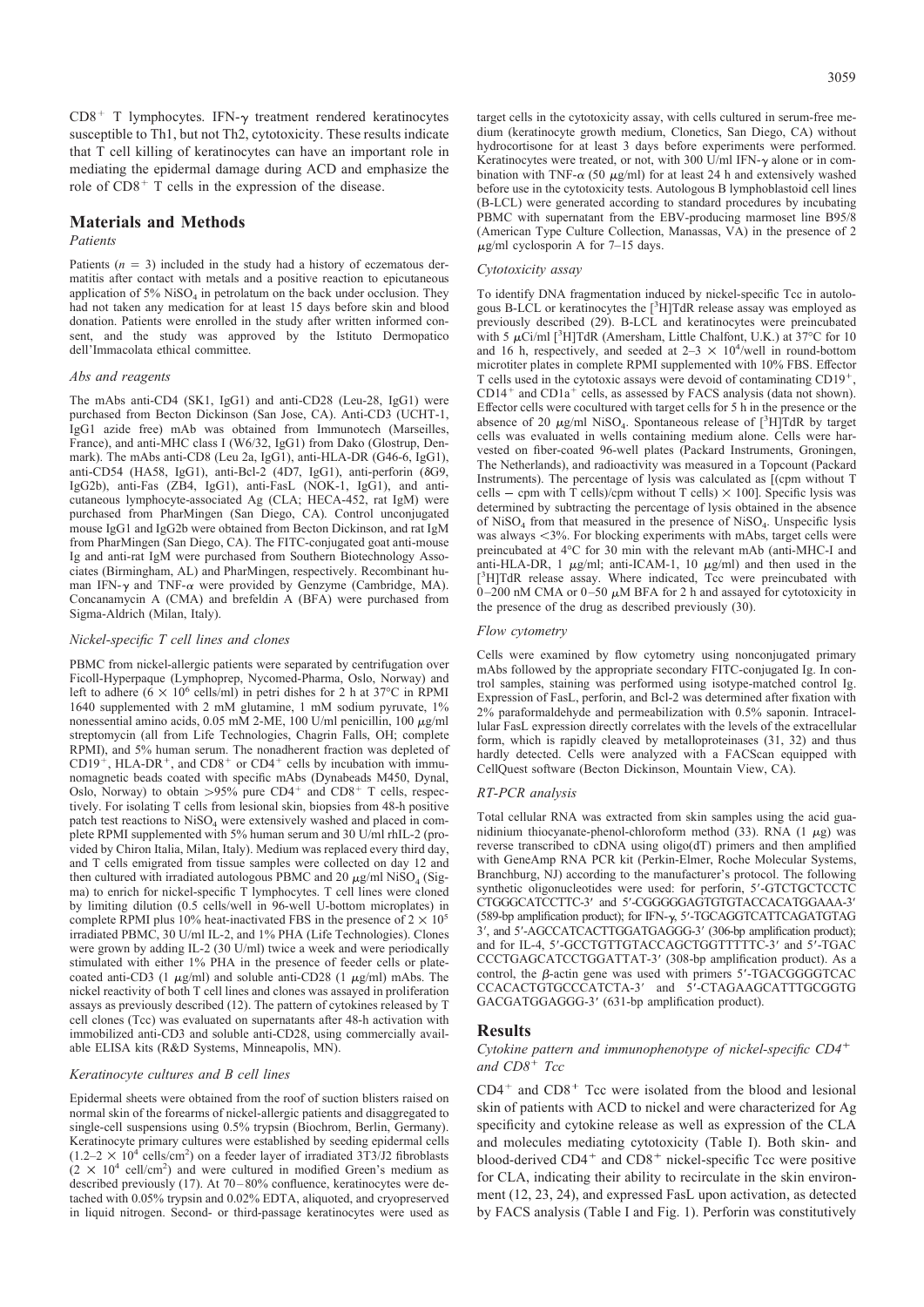Table I. Characteristics of the nickel-specific Tcc used in the study

|                |              |           | [ <sup>3</sup> H]TdR Uptake (cpm $\times$ 10 <sup>3</sup> ) <sup>a</sup><br>NiSO <sub>4</sub> |                 | IFN- $\gamma^b$ | $IL-4$  | CLA <sup>c</sup> | Perforin       | FasL           |
|----------------|--------------|-----------|-----------------------------------------------------------------------------------------------|-----------------|-----------------|---------|------------------|----------------|----------------|
| Clone          | Origin       | Phenotype |                                                                                               | $+$             | (ng/ml)         | (ng/ml) | $(\Delta MFI)$   | $(\Delta MFI)$ | $(\Delta MFI)$ |
| FN8.5.76       | Skin         | $CD8+$    | $1.7 \pm 0.1$                                                                                 | $18.1 \pm 1.1$  | 14.7            | 1.2     | 94               | 26             | 30             |
| <b>FN8.5.1</b> | Skin         | $CD8+$    | $1.7 \pm 0.2$                                                                                 | $24.6 \pm 1.9$  | 7.4             | 0.4     | 509              | 30             | 36             |
| AC8.3.6        | Skin         | $CD8+$    | $1.0 \pm 0.04$                                                                                | $25.4 \pm 0.5$  | 19.8            | 0.1     | 906              | 35             | 32             |
| AC8.5.3        | Skin         | $CD8+$    | $1.4 \pm 0.3$                                                                                 | $26.5 \pm 1.9$  | 0.1             | 6.2     | 708              | 35             | 56             |
| FN8.5.25       | Blood        | $CD8+$    | $0.6 \pm 0.09$                                                                                | $9.1 \pm 0.85$  | 7.3             | 0.9     | 608              | 25             | 34             |
| AC8.5.59       | <b>Blood</b> | $CD8+$    | $1.3 \pm 0.11$                                                                                | $7.1 \pm 0.1$   | 18.6            | 0.6     | 505              | 30             | 31             |
| AR8.5.6        | Blood        | $CD8+$    | $0.8 \pm 0.01$                                                                                | $8.9 \pm 0.94$  | 7.6             |         | 101              | 34             | 31             |
| AR8.5.8        | Blood        | $CD8+$    | $1.5 \pm 0.05$                                                                                | $7.9 \pm 1.12$  | 0.4             | 8.5     | 209              | 38             | 32             |
| FN4.5.7        | Skin         | $CD4^+$   | $2.4 \pm 0.01$                                                                                | $40.4 \pm 1.94$ | 8.4             | 0.7     | 205              | 26             | 26             |
| FN4.5.20       | Skin         | $CD4^+$   | $1.6 \pm 0.2$                                                                                 | $28.6 \pm 2.75$ | 12.8            | 2.1     | 145              | 25             | 20             |
| AC4.6.6        | Skin         | $CD4^+$   | $2.3 \pm 0.41$                                                                                | $30.3 \pm 0.5$  | 10.5            | 0.3     | 290              | 30             | 21             |
| AR4.1.43       | Skin         | $CD4^+$   | $1.0 \pm 0.05$                                                                                | $10.3 \pm 1.2$  | 0.1             | 6.7     | 420              | $\overline{0}$ | 8              |
| AC4.5.57       | Blood        | $CD4^+$   | $2.4 \pm 0$                                                                                   | $39.6 \pm 0.96$ | 19.6            | 0.1     | 85               | 29             | 21             |
| FN4.5.29       | <b>Blood</b> | $CD4^+$   | $2.9 \pm 0.06$                                                                                | $10.5 \pm 1.14$ | 11              | 0.1     | 456              | 20             | 19             |
| AR4.3.3        | <b>Blood</b> | $CD4^+$   | $0.9 \pm 0.04$                                                                                | $9.9 \pm 1$     | 0.1             | 5.2     | 345              | $\mathbf{0}$   | 9              |
| AC4.6.14       | <b>Blood</b> | $CD4^+$   | $1.0 \pm 0.03$                                                                                | $49.9 \pm 2.83$ | 0.1             | 1.2     | 546              | $\theta$       | 17             |

<sup>a</sup> Tcc were prepared from lesional skin or peripheral blood of patients with ACD to nickel. Resting Tcc were tested for Ag specificity after extensive washing to remove IL-2 and using irradiated autologous B-LCL in the presence or absence of 20  $\mu$ g/ml NiSO<sub>4</sub>. Data represent mean cpm  $\pm$  SD of triplicate cultures.<br><sup>b</sup> Tcc were stimulated with plate-coated anti-CD3 and soluble anti-CD28. Af

<sup>b</sup> Tcc were stimulated with plate-coated anti-CD3 and soluble anti-CD28. After 48 h, supernatants were collected and cytokine content measured by ELISA. Data are expressed

as mean  $\frac{ng}{m}$ /10<sup>6</sup> cells of triplicate cultures. Expression of CLA, perforin, and FasL was determined by flow cytometry on Tcc activated with immobilized anti-CD3 or B-LCL in the presence of 20  $\mu$ g/ml NiSO<sub>4</sub>. Data are expressed as MFI, which represents the mean fluorescence intensity of positive staining subtracted of the fluorescence of isotype-matched Ig.

expressed in all  $CD8<sup>+</sup>$  independent of their cytokine pattern and in  $CD4^+$  clones with a Th1 phenotype, whereas Th2 cells were invariably negative both in resting conditions (not shown) and after activation (Fig. 1).

# Both  $CD4^+$  and  $CD8^+$  nickel-specific clones kill autologous B-LCL, but show disparate cytotoxic capacity against autologous keratinocytes

The cytotoxic potential of both type 1 (Th1 and Tc1) and type 2 (Th2 and Tc2) nickel-specific T lymphocytes was evaluated with the [<sup>3</sup> H]TdR release assay, because it detects cleaved DNA in target cells and thus directly correlates to cell apoptosis (29, 34). Both Tc1 and Tc2 clones exhibited comparable cytotoxic activity against autologous B-LCL in the presence of NiSO<sub>4</sub> (Fig. 2). Similarly, Th1 clones demonstrated strong cytotoxicity against nickelloaded B-LCL, whereas Th2 clones were less potent (Fig. 3). Non-



 $\overline{20}$  $\overline{20}$ ć  $\overline{10}$  $\overline{a}$  $_{20}$  $\frac{1}{20}$  $^{60}$  TAC8.5.59  $60$ ]FN8.5.1  $50 - Tc1$  $50 - Tc1$  $\overline{40}$  $40^{\circ}$  $\overline{\mathcal{X}}$  $30$ Specific killing (%)  $\alpha$  $20$ h  $10$ .<br>F مل  $\ddot{\phantom{0}}$  $\dot{20}$ Бò **AO**  $60$ **TAC836** TAR8.5.6  $50<sup>°</sup>$  $50<sup>°</sup>$ Tc1 tTc1  $40$  $\overline{40}$  $\mathbf{q}$  $20$  $20^{\circ}$  $\overline{2}$  $10$ k,  $\Omega$  $\frac{1}{20}$  $60$  $\bar{R}l$ **IAR858** TAC8.5.3  $\int$ Tc2  $\overline{\mathbf{s}}$  $50 -$ Tc2  $40$  $40$  $30<sub>1</sub>$  $30$  $20$  $20$  $10$  $\ddot{ }$  $\Omega$ -à  $\frac{1}{10}$ 20 E:T ratio

stimulated keratinocytes were killed less efficiently than B-LCL by  $CD8<sup>+</sup>$  cells, and IFN- $\gamma$  pretreatment of keratinocytes variably enhanced the lytic activity of some Tc1, but none of the Tc2, clones (Fig. 2). In contrast, Th1 clones exhibited a poor or absent cytotoxic activity against resting keratinocytes (Fig. 3), and significant Th1-mediated apoptosis was observed only in keratinocytes previously activated with IFN- $\gamma$ . Finally, Th2 clones, although being

> 60 **TENS 5.25**

 $40$ 

Te1

 $60$ <sup>60</sup> FN8.5.76

 $50$ -Іт∝1

 $\overline{4}$ 

FIGURE 1. FACS analysis of perforin and FasL expression in representative nickel-specific Th1, Th2, Tc1, and Tc2 clones. Tcc were stimulated for 48 h with immobilized anti-CD3, fixed, permeabilized, and then stained with mouse anti-human perforin or anti-FasL mAb  $(\blacksquare)$ .  $\Box$ , Cells stained with isotype-matched mouse Ig.

FIGURE 2.  $CD8^+$  nickel-specific clones exert cytotoxic activity against B-LCL and keratinocytes. Target cells were B-LCL (.), unstimulated keratinocytes ( $\Box$ ), and IFN- $\gamma$ -pretreated keratinocytes ( $\Box$ ). Cytotoxicity was determined using the [<sup>3</sup>H]TdR release assay. Specific killing was calculated as described in Materials and Methods. Unspecific killing was always  $<$ 3%.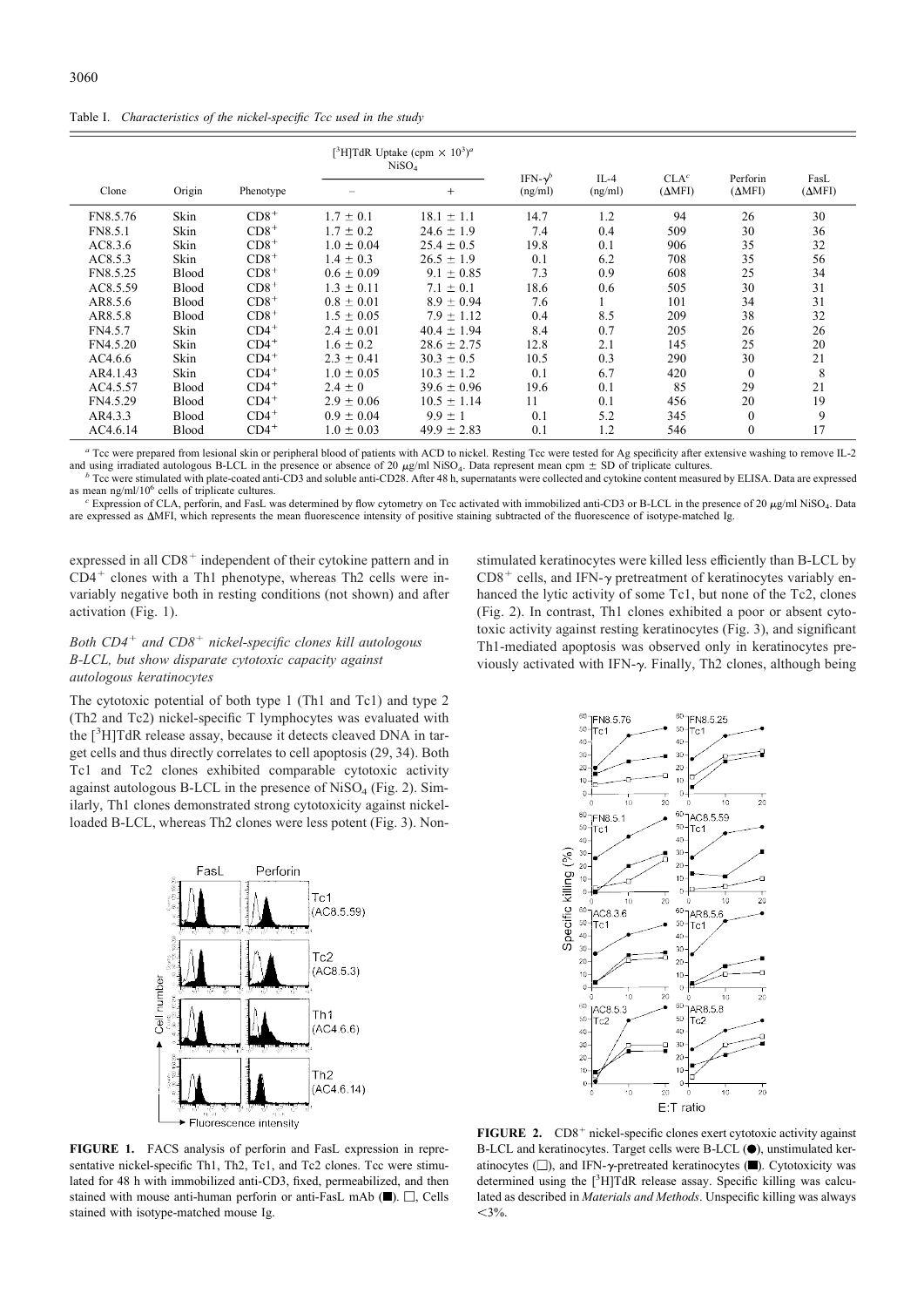

FIGURE 3. Th1 nickel-specific clones are cytotoxic for both B-LCL and keratinocytes, whereas Th2 lymphocytes kill B-LCL, but not keratinocytes. Target cells were B-LCL  $(\bullet)$ , unstimulated keratinocytes  $(\Box)$ , and IFN- $\gamma$ -pretreated keratinocytes ( $\blacksquare$ ). Cytotoxicity was determined using the [ $3$ H]TdR release assay. Specific killing was calculated as described in Materials and Methods. Unspecific killing was always  $\leq$ 3%.

moderately cytotoxic for B-LCL, showed no significant induction of DNA cleavage in resting or IFN- $\gamma$ -treated keratinocytes in the presence of nickel (Fig. 3). However, Th2 cells could induce some Ag-independent keratinocyte killing (10–15%) when the assay was performed in the presence of PHA (data not shown). Pretreatment of keratinocytes with both TNF- $\alpha$  (50  $\mu$ g/ml) and IFN- $\gamma$ (300 U/ml) did not alter their susceptibility to the cytotoxicity induced by  $CDS^+$  or  $CD4^+$  clones (data not shown).

# IFN-y-treated keratinocytes show lower MHC class I/II, ICAM-1, and Fas expression, but higher Bcl-2 levels, compared with B-LCL

As we observed important differences between B-LCL and keratinocytes in the susceptibility to T cell-mediated cytotoxicity, we compared the expression of molecules involved in Ag presentation and cytotoxic pathways in these two target cells. As shown in Fig. 4, IFN- $\gamma$  treatment induced de novo expression of MHC class II and ICAM-1, strongly up-regulated MHC class I, and slightly enhanced Fas expression on keratinocytes. MHC class I and class II, ICAM-1, and Fas showed higher expression on B-LCL than on  $IFN-\gamma$ -stimulated keratinocytes, indicating a more efficient Ag presentation to specific Tcc and an enhanced susceptibility to Fasmediated killing. In contrast, the anti-apoptotic molecule Bcl-2 was markedly more expressed in both untreated and IFN- $\gamma$ -stimulated keratinocytes than in B-LCL (Fig. 4), helping to explain the higher resistance of keratinocytes to apoptotic signals.

# Heterogeneous killing pattern of nickel-specific  $CD4^+$  and  $CD8<sup>+</sup> clones$

Two main cytolytic mechanisms are used by T cells, the perforin/ granzyme granule exocytosis and the Fas/FasL pathways (35, 36). To examine which mechanism prevailed in our nickel-specific clones, their cytotoxic activity was assessed in the presence of



FIGURE 4. IFN- $\gamma$ -treated keratinocytes show lower MHC class I/II, ICAM-1, and Fas expression and higher Bcl-2 levels compared with B-LCL. FACS analysis of B-LCL and keratinocytes was performed before and after treatment with IFN- $\gamma$ . Expression in keratinocytes was assayed 48 h after stimulation with 300 U/ml IFN- $\gamma$ .  $\Box$ , Staining with matchedisotype Ig;  $\blacksquare$ , cells stained with mAbs specific for the indicated markers. The numbers indicate the net mean fluorescence intensity.

different blocking agents. CMA is known to be a specific inhibitor of the perforin pathway by altering the acidity of the lymphocyte granules, thereby promoting premature degradation of perforin (30). BFA preferentially affects the Fas/FasL pathway by preventing the egression of proteins from the endoplasmic reticulum and thus inhibiting the up-regulation of FasL (30, 37). Furthermore, it has been demonstrated that CMA and BFA affect exclusively effector, but not target, cells (30). Nickel-specific Tcc were preincubated for 2 h with different concentrations of the blocking agent and then used as effector cells against B-LCL in the  $[{}^{3}H]TdR$  release assay. As shown in Fig. 5, the CTL activity of all CD8 clones was markedly inhibited by CMA. BFA significantly reduced the B-LCL killing of three (FN8.5.76, AR8.5.6, and AC8.5.59) of six Tc1 clones, whereas it did not affect the Tc2 clones. With regard to the  $CD4^+$  clones, CMA and BFA reduced the cytotoxic capacity of three (AC4.6.6, FN4.5.20, and FN4.5.7) and two (AC4.5.57 and FN4.5.29) Th1 clones, respectively. Finally, the Th2 clones were only inhibited by BFA. These results indicated a preferential, but not exclusive, use of the granule exocytosis pathway by nickel-specific  $CD8<sup>+</sup>$  clones and a heterogeneous pattern for CD4<sup>+</sup> clones, which showed either perforin- or Fas-dependent cytotoxicity. As expected, preincubation of target cells with anti-HLA-DR and MHC class I mAbs inhibited the cytotoxicity of  $CD4^+$  and  $CD8^+$  clones, respectively, ruling out an unspecific cytotoxic effect (Fig. 5). Interestingly, the anti-ICAM-1 mAb strongly inhibited (50–60% reduction of specific killing) the cytotoxic capacity of all nickel-specific  $CD4<sup>+</sup>$  clones and of those three Tc1 clones (FN8.5.76, AR8.5.6, and AC8.5.59) affected by BFA. In contrast, the remaining Tc1 and Tc2 clones were not sensitive to ICAM-1 blocking. No significant differences in the susceptibility of keratinocytes and B-LCL to the different T cellkilling mechanisms were observed. As shown in Fig. 6, the killing of two representative Tc1 and Tc2 clones was mostly inhibited by CMA independently from the target cell type, confirming the prevalent, although not exclusive (FN8.5.76), use of the perforin pathway. Th1 clones showed a disparate killing pattern also against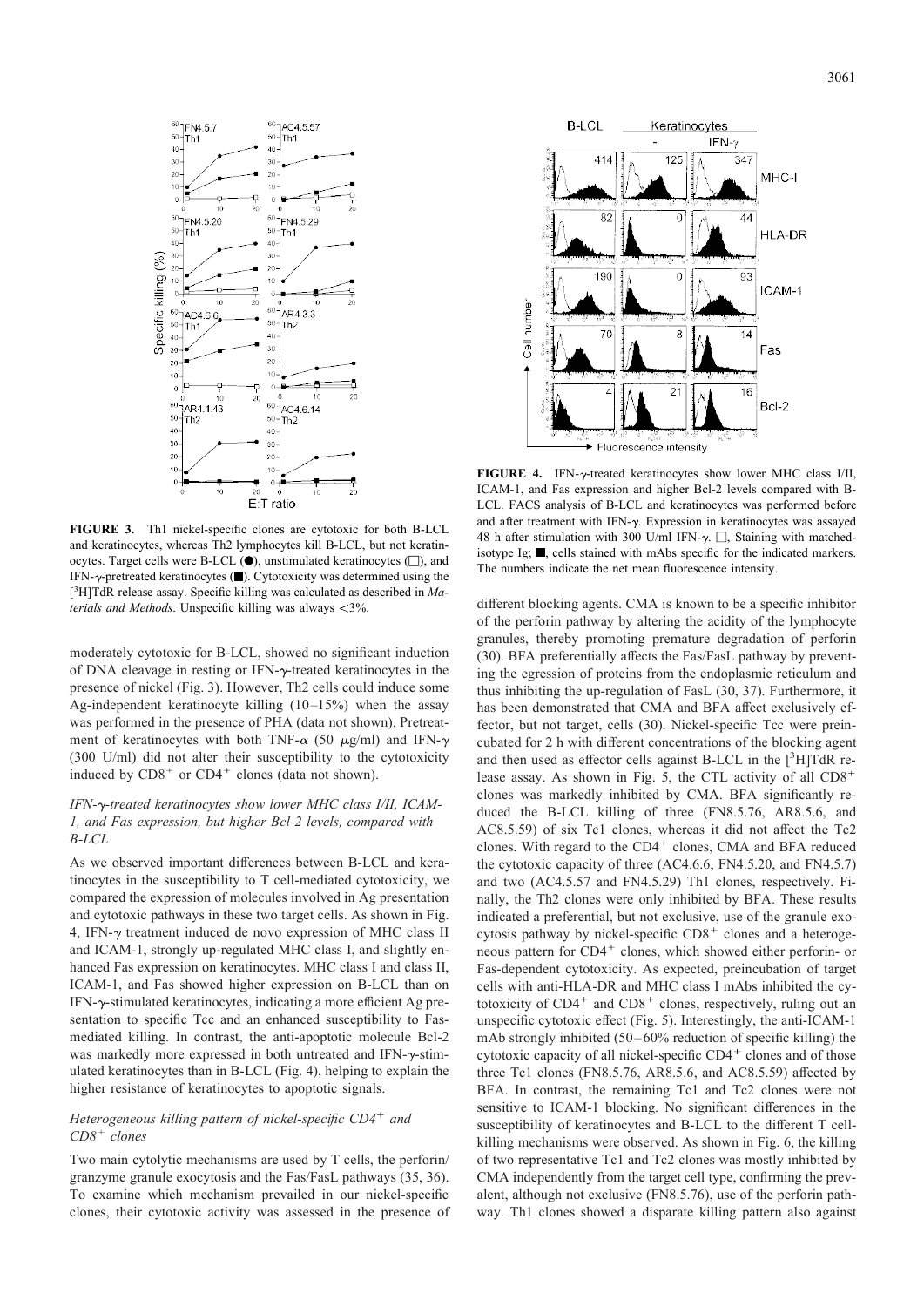

**FIGURE 5.** Nickel-specific  $CD4^+$  and  $CD8^+$  clones use disparate cytotoxic mechanisms. Tcc were preincubated for 2 h with various concentrations of CMA or BFA and then cocultured with B-LCL in the  $[^{3}H]TdR$  CMA, confirming that the per release assay, with the drug present during the assay. For blocking experiments with the mAbs, target B-LCL cells were preincubated with the mAb for 30 min at 4°C, and then cocultured with the effector cells. The experiments were all performed at a target/effector cell ratio of 1:10. Each symbol identifies a single nickel-specific Tcc.

keratinocytes and used either the perforin (AC4.6.6) or the Fas/ FasL pathway (AC4.5.57).

#### Perforin mRNA is expressed in lesional ACD skin

Our in vitro results indicated that  $CD8<sup>+</sup>$  T lymphocytes have a prominent role in inducing keratinocyte apoptosis through a perforin-mediated mechanism. To investigate whether perforin was expressed during the effector phase of ACD, 48-h positive patch test reactions to nickel were analyzed by RT-PCR. Results showed that perforin mRNA was indeed expressed in ACD skin (Fig. 7). IFN- $\gamma$  and IL-4 mRNA were also present in the lesional skin, indicating the involvement of both type 1 and type 2 T lymphocytes in the immune reaction. In contrast, no perforin and IL-4 and only a faint signal for IFN- $\gamma$  mRNA were detected in healthy skin.

# **Discussion**

In this study we show that skin-homing  $(CLA<sup>+</sup>)$  nickel-specific T lymphocytes isolated from the skin and blood of patients with ACD to nickel induced cytotoxicity in autologous keratinocytes in vitro, suggesting an important pathway involved in the epidermal damage during ACD. While CD8<sup>+</sup> T cells exerted their CTL activity on both resting and IFN- $\gamma$ -activated keratinocytes, Th1 cells killed exclusively keratinocytes previously exposed to IFN- $\gamma$ . The mechanism by which CD4<sup>+</sup> and CD8<sup>+</sup> CTL lyse their targets has important implications for their biological functions. The perforin/ granzyme pathway does not need the target cell to express specific susceptibility molecules, and thus potentially allows lysis of all cells (36). In contrast, the Fas/FasL mechanism requires the target



FIGURE 6. Nickel-specific T cell clones use similar cytotoxic mechanisms against B-LCL and keratinocytes. Tcc were preincubated for 2 h with 0.2  $\mu$ M CMA or 50  $\mu$ M BFA and then cocultured with B-LCL or keratinocytes (either resting or IFN- $\gamma$ -activated) for 5 h in the [<sup>3</sup>H]TdR release assay. The experiments were performed at a target:effector cell ratio of 1:10.

cell to express Fas and be sensitive to Fas-induced apoptosis (37). Nickel-specific Tc1 and Tc2 clones expressed both perforin and FasL upon activation, as described previously for  $CD8<sup>+</sup>$  T cells with different Ag specificity (38 39). The cytotoxic activity of Tc1 and Tc2 clones against B-LCL and keratinocytes was inhibited by CMA, confirming that the perforin pathway is a major killing mechanism of  $CD8<sup>+</sup>$  T cells (40, 41). In contrast, BFA blocked part of the Tc1 clones, but no Tc2 clones, indicating a minor, but significant, involvement of the Fas/FasL killing pathway in the CTL activity of some nickel-specific Tc1 clones. Our data also showed that pretreatment of B-LCL with anti-ICAM-1 mAb affected the Tc1 clones whose cytolytic functions were inhibited by the FasL-blocking agent, BFA. In contrast, the Tc2 and Tc1 clones that used only the perforin pathway were not influenced by ICAM-1 blocking. This observation is in line with the hypothesis that two types of CTL exist: type I CTL, which kill target cells through the perforin/granzyme-dependent mechanism, and type II CTLs, which require ICAM-1-derived signals to activate both Fas/ FasL and perforin-dependent pathways (38). Concerning the killing potential and machinery of CD4<sup>+</sup> T cells, contrasting results have been described. Early reports on  $CD4^+$  T cell-mediated cytotoxicity underlined that Fas was the major target molecule (42– 44), whereas recent studies revealed the importance of perforindependent  $CD4^+$  CTL, especially in the clearance of virus infections and in tumor rejection  $(45-47)$ . Assessing this hypothesis in our system, we found that nickel-specific Th1 clones expressed both perforin and FasL and could be inhibited by either



FIGURE 7. Perforin mRNA is expressed in the lesional ACD skin. Skin specimens were obtained from healthy skin and 48-h patch test reaction to NiSO<sup>4</sup> and subjected to RT-PCR analysis. Similar results were observed in biopsies from two patients.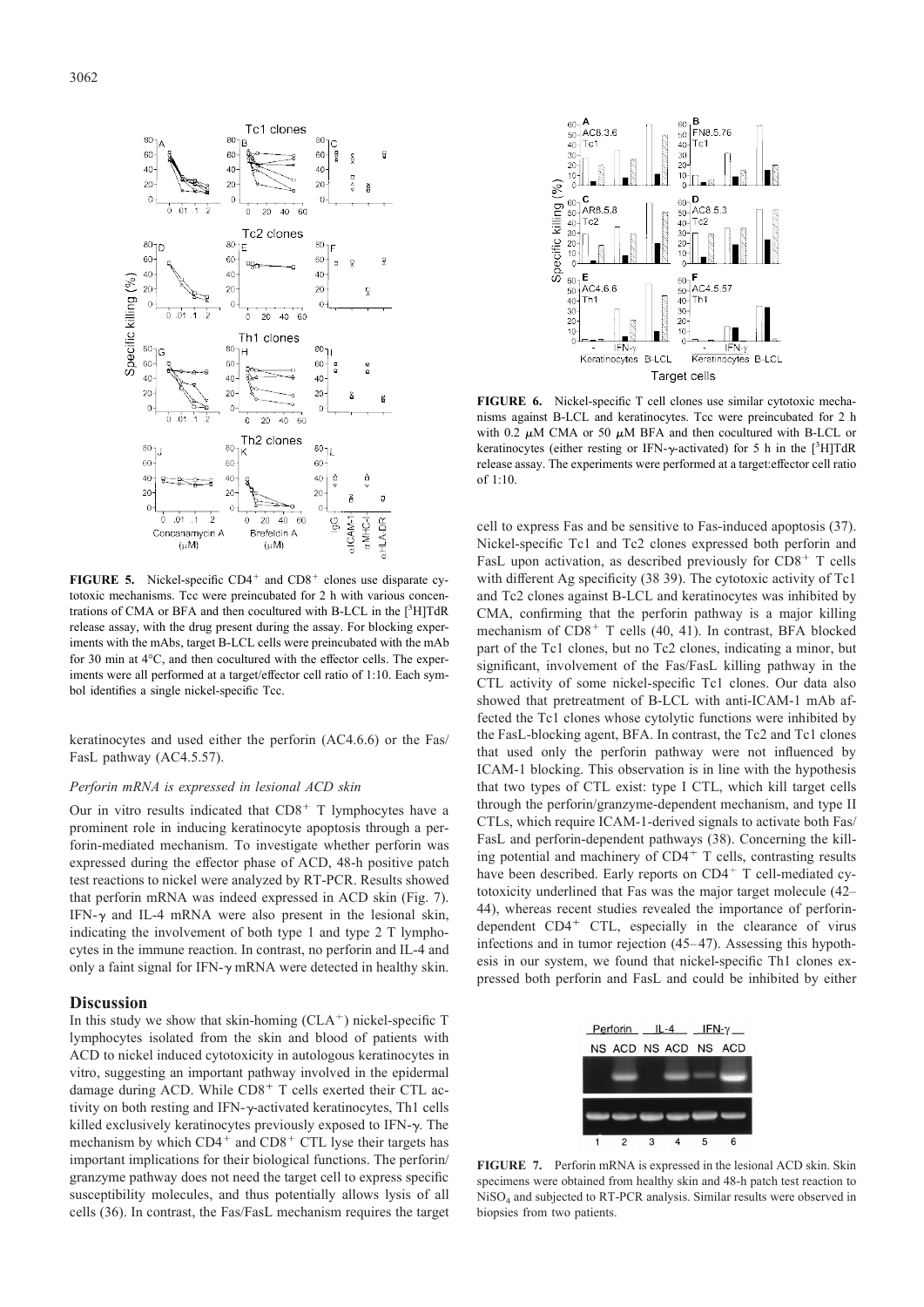CMA or BFA, pointing to a disparate killing pattern of Th1 cells against both B-LCL and keratinocytes. In contrast, Th2 clones uniformly expressed FasL, but were consistently negative for perforin, and their killing capacity against B-LCL was regularly inhibited by BFA, but not CMA. In summary, our findings indicate that heterogeneous populations of nickel-specific T cells can use different cytotoxic modalities to eliminate the Ag-carrying cells. Consistent with the idea that CTL have developed different strategies to obviate virus-induced resistance to cytotoxicity (45, 46, 48), CTL can exploit the very same mechanisms during immune responses to innocuous Ags, such as those inducing allergic diseases. Indeed, studies in knockout mice have demonstrated that perforin and Fas/FasL mechanisms are both necessary to mount CH reactions (8).

Keratinocytes were highly susceptible to nickel-specific cytotoxicity induced by Tc1 and Tc2 cells and, to a lesser extent, by Th1 cells, but were resistant to Th2 clones. However, Th1-mediated killing required prior treatment of keratinocytes with IFN- $\gamma$ . Indeed, only keratinocytes stimulated with IFN- $\gamma$  express mature MHC class II molecules and ICAM-1 (17, 26). Moreover, IFN- $\gamma$ up-regulates Fas expression and renders keratinocytes susceptible to Fas-mediated cytotoxicity (27, 49), which was shown to be involved in Th1-mediated cytotoxicity. In contrast, IFN- $\gamma$  treatment had variable influences on the  $CD8<sup>+</sup>$ -mediated killing, with a significant enhancement of the lytic capacity for those Tc1 clones (FN8.5.76, AC8.5.59, and AR8.5.6) whose cytotoxicity was inhibited by blocking ICAM-1. The cytotoxic activity of the other  $CD8<sup>+</sup>$  clones was not significantly changed. The fact that CH responses in IFN- $\gamma$  receptor-deficient mice are only partially affected indicates a nonessential role for  $IFN-\gamma$  in these immune responses (50). In contrast to our results, other studies indicated a higher lytic activity of herpes virus-specific  $CD4<sup>+</sup>$  T cells compared with  $CD8<sup>+</sup>$  lymphocytes against virus-infected keratinocytes (51). This finding could be the consequence of reduced MHC class I expression on keratinocytes infected with the herpes virus. The disparate cytotoxic activity of different T cell subsets against keratinocytes suggests distinct roles in the effector phase of ACD, with CD8<sup>+</sup> lymphocytes killing resting keratinocytes, and Th1 cells exerting cytotoxic functions only at later time points, when keratinocytes have already been exposed to IFN- $\gamma$  released by type 1 T cells.

An interesting observation of our study was that cultured keratinocytes were, in general, more resistant than B-LCL to T cellmediated cytotoxicity. This different susceptibility may reflect the higher expression of MHC, ICAM-1, and Fas on B-LCL as well as the absence of B7-1 and B7-2 costimulatory molecules on keratinocytes (52) (data not shown). In addition, keratinocytes expressed higher levels of the apoptosis-protective molecule Bcl-2, although the role of Bcl-2 in protecting target cells against perforin/granzyme- and Fas/FasL CTL-induced apoptosis is still a matter of debate (53–55). All nickel-specific Th2 clones were not cytolytic against keratinocytes, but efficiently killed B-LCL target cells through the Fas/FasL pathway. This may be an indication that the cytotoxicity of Th2 clones has an immunoregulatory function through the elimination of professional APC, as also proposed by others (56).

The expression of ACD mostly depends on the recruitment and expansion of hapten-specific  $CDS<sup>+</sup> T$  lymphocytes, as suggested by studies in mice deficient in distinct T cell subsets (9–11) and in the human disease (12–15). Our results clearly show that haptenloaded keratinocytes can be target of T cell-mediated cytotoxicity. Hapten-specific CD8<sup>+</sup> T cells can exert direct cytotoxic effects on resting keratinocytes, confirming their predominant role in the initiation of epidermal damage during ACD. Among  $CD4^+$  T lymphocytes, only the Th1 subset was able to kill keratinocytes, but exclusively after MHC class II induction by IFN- $\gamma$ , and may thus cooperate with  $CD8<sup>+</sup>$  T cells only at a later time point in causing the tissue damage. In contrast, keratinocytes appear to be resistant to Th2-mediated cytotoxicity. Alternatively, Th1 and Th2 cells can effectively contribute to disease expression by inducing keratinocyte release of chemokines that attract T cells in the skin (17, 25) and by rendering keratinocytes more susceptible to CTL activity.

#### Acknowledgments

We are indebted to Francesca Nasorri and Claudia Scarponi for the excellent technical assistance.

# References

- 1. Grabbe, S., and T. Schwarz. 1998. Immunoregulatory mechanisms involved in elicitation of allergic contact hypersensitivity. Immunol. Today 19:37.
- 2. Nasir, A., and A. A. Gaspari. 1996. Contact dermatitis. Clin. Rev. Allergy Immunol. 14:151.
- 3. Martin, S., A. von Bonin, C. Fessler, U. Pflugfelder, and H. U. Weltzien. 1993. Structural complexity of antigenic determinants for class I-MHC-restricted, hapten-specific T cells. J. Immunol. 151:678.
- 4. Cavani, A., C. J. Hackett, K. J. Wilson, J. B. Rothbard, and S. I. Katz. 1995. Characterization of epitopes recognized by hapten-specific CD4<sup>+</sup> T cells. J. Immunol. 154:1232.
- 5. Wyllie, J.C., H. R. More, and M. D. Haust. 1964. Electron microscopy of epidermal lesions elicited during delayed hypersensitivity. Lab Invest. 13:137.
- 6. Tamaki, K., H. Fujiwara, R. B. Levy, G. M. Sherer, and S. I. Katz. 1961. Haptenspecific TNP-reactive cyotoxic effector cells using epidermal cells as targets. J. Invest. Dermatol. 77:225.
- 7. De Sousa, M. A. B., and D. M. V. Parrot. 1969. Induction and recall in contact sensitivity: changes in skin and draining lymph nodes of intact and thymectomized mice. J. Exp. Med. 130:671.
- 8. Kehren, J., C. Desvignes, M. Krasteva, M. T. Ducluzeau, O. Assossou, F. Horand, M. Hahne, D. Kägi, D. Kaiserlian, and J. F. Nicolas. 1999. Cytotoxicity is mandatory for  $CD8^+$  T cell mediated contact hypersensitivity. J. Exp. Med. 189:779.
- 9. Gocinski, B. L., and R. E. Tigelaar. 1990. Roles of  $CD4^+$  and  $CD8^+$  cells in murine contact sensitivity revealed by in vivo monoclonal antibody depletion. J. Immunol. 144:4121.
- 10. Bour, H., E. Peyron, M. Gaucherand, J. L. Garrigue, C. Desvignes, D. Kaiserlian, J. P. Revillard, and J. F. Nicolas. 1995. Major histocompatibility complex class I-restricted CD8<sup>+</sup> T cells and class II-restricted CD4<sup>+</sup> T cells, respectively, mediate and regulate contact hypersensitivity to dinitrofluorobenzene. Eur. J. Immunol. 25:3006.
- 11. Bouloc, A., A. Cavani, and S. I. Katz. 1998. Contact hypersensitivity in MHC class II-deficient mice depends on CD8<sup>+</sup> T lymphocytes primed by immunostimulating Langerhans cells. J. Invest. Dermatol. 111:44.
- 12. Cavani, A., D. Mei, E. Guerra, S. Corinti, M. Giani, L. Pirrotta, P. Puddu, and G. Girolomoni. 1998. Patients with allergic contact dermatitis to nickel and nonallergic individuals display different nickel-specific T-cell responses: evidence for the presence of effector  $CD8<sup>+</sup>$  and regulatory  $CD4<sup>+</sup>$  T cells. J. Invest. Dermatol. 111:621.
- 13. Kalish, R. S., and K. L. Johnson. 1990. Enrichment and function of urushiol (poison ivy) specific T-lymphocytes in lesions of allergic contact dermatitis to urushiol. J. Immunol. 145:3706.
- 14. Kalish, R. S., J. A. Wood, and A. LaPorte. 1994. Processing of urushiol (poison ivy) hapten by both endogenous and exogenous pathways for presentation to human T-cells. J. Clin. Invest. 93:2039.
- 15. Moulon, C., D. Wild, A. Dormoy, and H. U. Weltzien. 1998. MHC-dependent and -independent activation of human nickel-specific  $CD8<sup>+</sup>$  cytotoxic T cells from allergic donors. J. Invest. Dermatol. 111:360.
- 16. DiIulio, N. A., H. Xu, and R. L. Fairchild. 1996. Diversion of CD4<sup>+</sup> T cell development from regulatory T helper to effector T helper cells alters the contact hypersensitivity response. Eur. J. Immunol. 26:2606.
- 17. Albanesi, C., A. Cavani, and G. Girolomoni. 1999. IL-17 is produced by nickelspecific T lymphocytes and regulates ICAM-1 expression and chemokine production in human keratinocytes: synergistic or antagonist effects with IFN- $\gamma$  and TNF- $\alpha$ . J. Immunol. 162:494.
- 18. Xu, H., N. A. DiIulio, and R. L. Fairchild. 1996. T cell populations primed by hapten sensitization in contact sensitivity are distinguished by polarized patterns of cytokine production: interferon  $\gamma$ -producing (Tc1) effector CD8<sup>+</sup> T cells and interleukin (IL) 4/IL-10-producing (Th2) negative regulatory CD4+ T cells. J. Exp. Med. 183:1001.
- 19. Asada, H., J. Linton, and S. I. Katz. 1997. Cytokine gene expression during the elicitation phase of contact sensitivity: regulation by endogenous IL-4. J. Invest. Dermatol. 108:406.
- 20. Traidl, C., F. Jugert, T. Krieg, H. F. Merk, and N. Hunzelmann. 1999. Inhibition of allergic contact dermatitis to DNCB but no to oxazolone in interleukin-4 deficient mice. J. Invest. Dermatol. 112:476.
- 21. Berg, D. J., M. W. Leach, R. Kuhn, K. Rajewsky, W. Muller, N. J. Davidson, and D. Rennick. 1995. Interleukin 10 but not interleukin 4 is a natural suppressant of cutaneous inflammatory responses. J. Exp. Med. 182:99.
- 22. Cavani, A., F. Nasorri, C. Prezzi, S. Sebastiani, C. Albanesi, and G. Girolomoni. 2000. Human  $CD4^+$  T lymphocytes with remarkable regulatory functions on